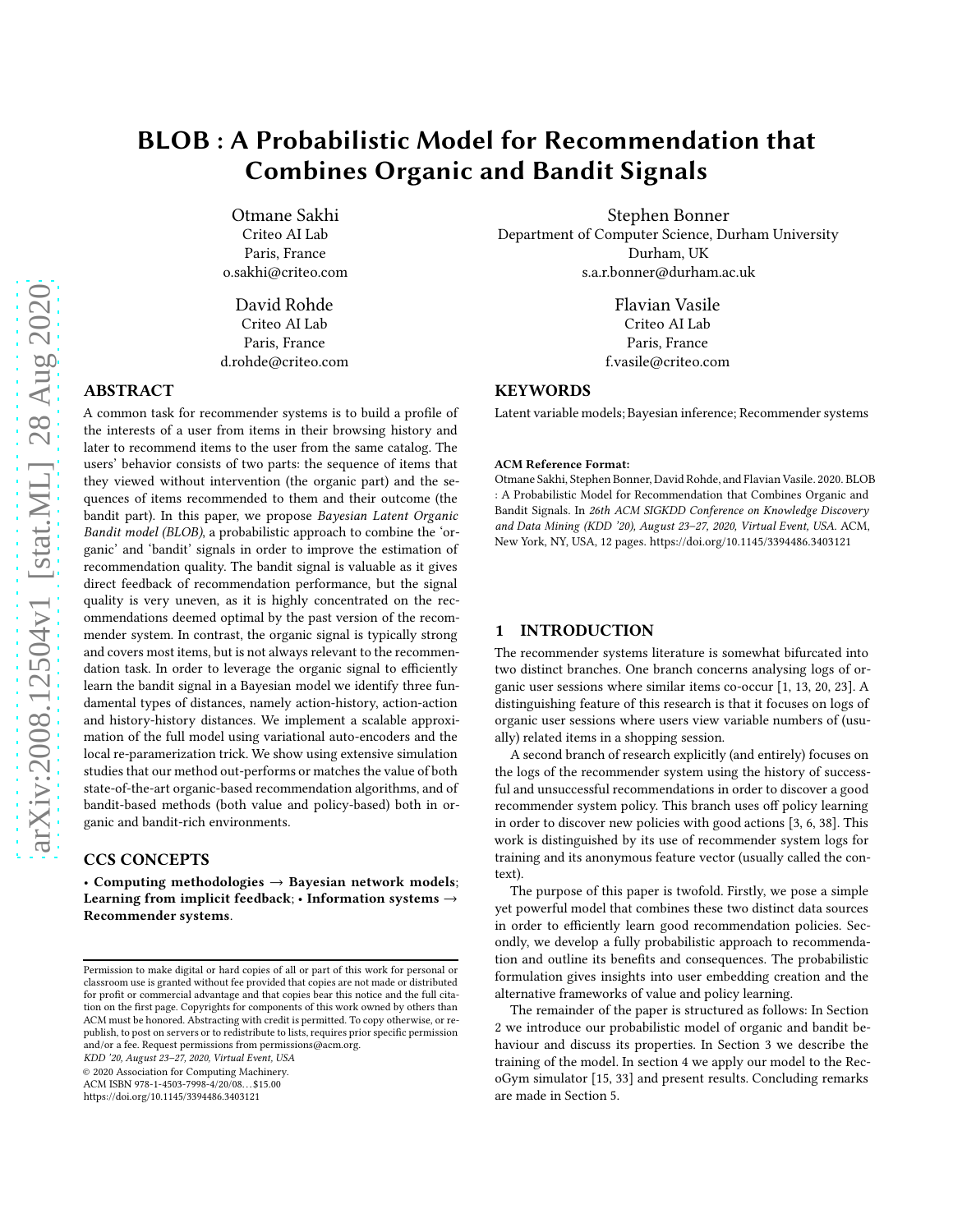# 2 PROBABILISTIC MODEL OF ORGANIC AND BANDIT SESSIONS

We develop a simple probabilistic model that allows us to build a representation of a user from a variable length organic sequence of items and then predict accurately how probable the user is to respond positively to each recommendation in the catalog.

Throughout this paper, we will make use of the notation intro-duced in Table [1.](#page-2-0) We use  $u$  to denote a user or a session, we use  $t$  time to denote sequential time and  $v$  to denote which product they viewed from 1 to  $P$  where  $P$  is the number of products. User  $u$ will also be given some recommendations (or actions)  $a_{u,1},..., a_{u,n}$ again which can take values from 1 to  $P$  and we will observe a reward (or a click) for each of these recommendations  $c_{u,1},...,c_{u,n}$ . The organic part of the session are the items the user views without any encouragement from the recommender system i.e.  $v_{u,1},...v_{u,T_u}$ , the bandit part of the session refers to the recommender system log:  $a_{u,1},..., a_{u,n_u};c_{u,1},...,c_{u,n_u}$ . Thus, the size of the organic dataset is U, the number of users, and the bandit dataset size is  $\sum_u n_u = N$ . We drop the  $u$  subscript and treat the bandit dataset as records with  $n \in [1, ..., N].$ 

In our model, the user's interest is described by a  $K$  dimensional variable  $\omega_u$  which can be interpreted as the user's interest in K topics. We then assume the following generative process for the organic views in each session:

 $\omega_u \sim \mathcal{N}(0_K, I_K), \quad v_{u,1}, \ldots, v_{u,T_u} \sim \text{categorical}(\text{softmax}(\Psi \omega_u + \rho))$ The organic embedding matrix  $\Psi$  is  $P \times K$  and represents informa-

tion about how items correlate in a users session organically (i.e. without any intervention from the recommender system). The P dimensional vector  $\rho$  is related to the items organic popularity.

Once this session is generated a recommendation or actions is made to user  $u$  denoted  $a_u$  and a reward or click will be observed  $c_u$ .

$$
c_u|a_u, \beta, \omega, \kappa \sim \text{Bernoulli}\{\text{sigmoid}(\beta_{a_u}\omega_u + \kappa_{a_u})\}
$$

The bandit embedding matrix  $\beta$  is  $P \times K$  and represents information about how to personalise recommendations to a user  $u$  with a latent user representation  $\omega_u$ .

The organic behavior is parameterized by  $\Psi$ ,  $\rho$  and the bandit behavior is parameterized  $\beta$ ,  $\kappa$  in order to relate the two we use the following matrix variate prior distribution of  $\beta$ :

$$
\boldsymbol{\beta}|\Psi \sim \boldsymbol{M}\boldsymbol{N}(s^+(\boldsymbol{w}_a)\Psi, s^+(\boldsymbol{w}_b)\Psi\Psi^T, s^+(\boldsymbol{w}_b)\frac{1}{P}\Psi^T\Psi).
$$

Where  $MN(\cdot)$  is the matrix variate normal distribution<sup>[1](#page-1-0)</sup> We will show how each of the three terms in the matrix variate normal allow us to include in our model one of the three fundamental differences of recommendation. The softplus function is defined:

$$
s^+(w) = \log\{1 + \exp(w)\}.
$$

We also put a prior on  $\kappa$  which is  $P \times 1$ :

$$
\kappa \sim \mathcal{N}(w_c, I_P \sigma_\kappa^2).
$$

<span id="page-1-1"></span>

<span id="page-1-2"></span>Figure 1: A graphical model of the organic behavior.



Figure 2: A graphical model of the bandit behavior.

The hyper-parameters  $w_a, w_b, w_c$  are also given normal priors:

 $w_a \sim \mathcal{N}(\mu_{w_{a_0}}, \sigma^2_{w_{a_0}}), \ w_b \sim \mathcal{N}(\mu_{w_{b_0}}, \sigma^2_{w_{b_0}}), \ w_c \sim \mathcal{N}(\mu_{w_{c_0}}, \sigma^2_{w_{c_0}}).$ 

In this paper we will mostly consider the organic and bandit behavior as separate but related processes. A graphical model defining the organic portion of the model is given in Figure [1.](#page-1-1) This graphical model has a similar structure to the latent Dirichlet Allocation model (LDA) [\[5](#page-8-8)], the difference being that where we model  $v \sim$  categorical{softmax( $\Psi \omega + \rho$ )}, LDA uses  $v \sim$  categorical( $\Psi \omega$ ) putting simplex constraints on  $\Psi$  and  $\omega$ , similarly correlated topic models [\[21\]](#page-8-9) use  $v \sim$  categorical{ $\Psi$ softmax( $\omega$ )} where the simplex constraint is only on Ψ. This model can also be viewed as a linear version of the Multi-VAE [\[23\]](#page-8-3).

We will show that using variational autoencoders with the reparameterization trick is an effective way to train the organic model.

The approach developed in this paper takes the organic model and estimates  $\Psi$  by maximum likelihood and  $\omega$  by posteior mean (denoted  $\hat{\omega}$ ) and then treats  $\Psi$  and  $\hat{\omega}$  as observed in the bandit model. The graphical model is shown in Figure [2.](#page-1-2) In this probabilistic model we will develop full Bayesian inference of the  $\beta$ ,  $\kappa$ ,  $w_a$ ,  $w_b$  and  $w_c$ . This is important because the bandit signal is very uneven. Lots of information is available on past actions that the previous recommender system favoured and little information or no information is available on many other actions, meaning that the posterior is tight in some regions but broad and highly influenced by the prior in others. We use variational approximations and the local re-parameterization trick in order to capture this complex structure.

<span id="page-1-0"></span> $^{\rm 1}$  The matrix normal distribution can be defined by its connection to the multivariate normal. If  $\beta \sim MN(M, R, S)$ , where mean matrix M is  $M \times N$ , and R is  $M \times M$ and S is  $N \times N$  - then:  $\text{vec}(\beta) \sim \mathcal{N}(\text{vec}(M), R \otimes S)$ . In this way the matrix variate normal has a more compact and restricted representation of the co-variance than the matrix variate normal. Here ⊗ denotes the Kronecker product.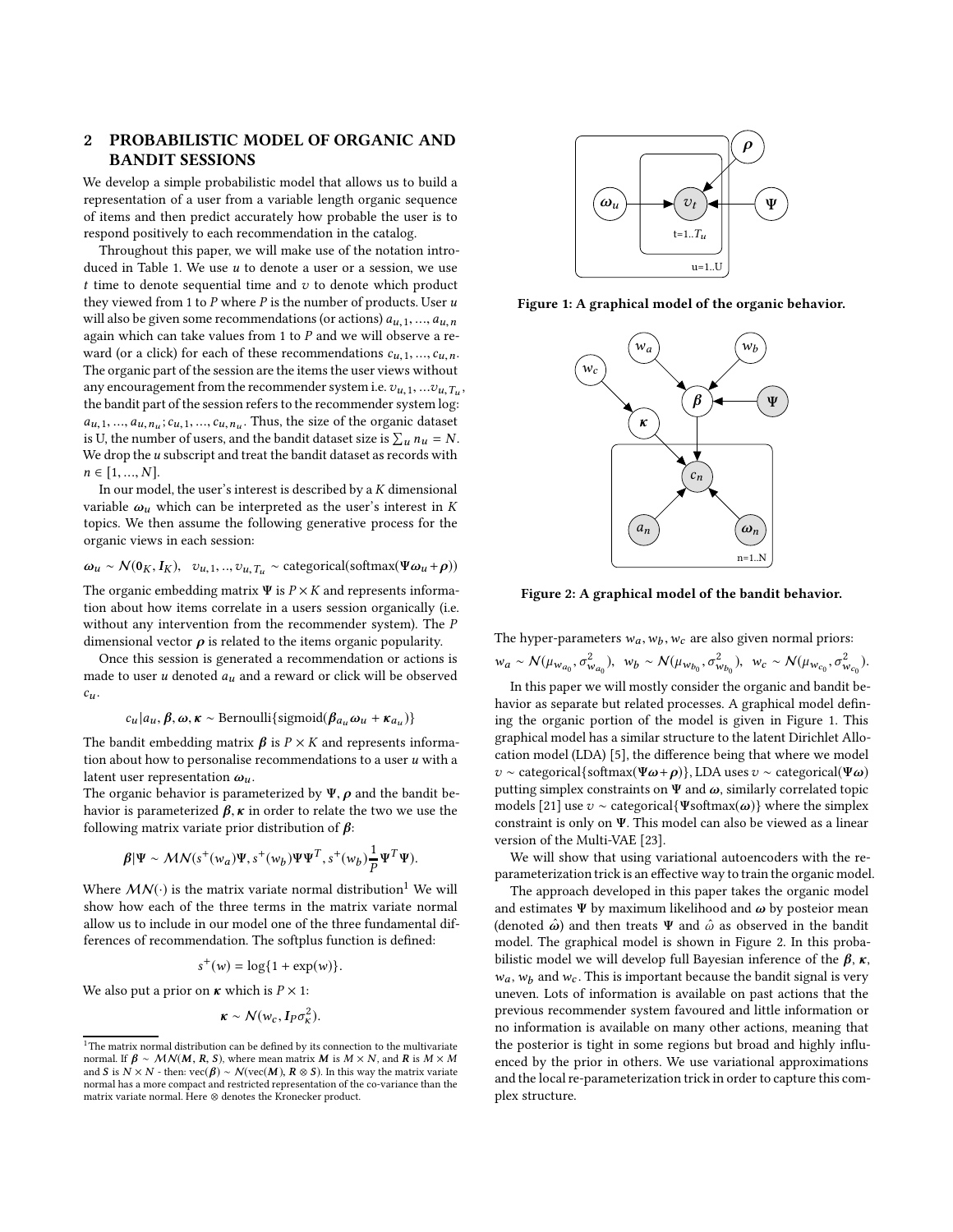<span id="page-2-0"></span>

| Symbol               | Dimension    | Description                           |
|----------------------|--------------|---------------------------------------|
| $\boldsymbol{u}$     | Scalar       | A given user's id.                    |
| $\mathbf{t}$         | Scalar       | sequential time.                      |
| P                    | Scalar       | Total number of products.             |
| К                    | Scalar       | The size of the embedding.            |
| $v_{u,t}$            | Scalar       | Product id for user $u$ at time $t$ . |
| $\omega_u$           | $K \times 1$ | A given user's state.                 |
| Ψ                    | $P \times K$ | Organic embedding matrix.             |
| $\Psi_{\nu}$         | $1 \times K$ | Organic embedding for $v$ .           |
| β                    | $P \times K$ | Bandit embedding matrix.              |
| $\beta_{\nu}$        | $1 \times K$ | Bandit embedding for $v$ .            |
| $\rho$               | $P \times 1$ | Item popularity intercept.            |
| ĸ                    | $P \times 1$ | Item recommendability intercept.      |
| $T_{\boldsymbol{u}}$ | Scalar       | Session length for u.                 |
| N                    | Scalar       | The size of the Bandit dataset.       |
| U                    | Scalar       | The number of user sessions.          |

Table 1: Notations and Definitions

We refer to the organic only component of the model as BLO (Bayesian Latent Organic) model (we apply maximum likelihood to  $\Psi$ ,  $\rho$  and integrate  $\omega$ ). The full model is referred to as **BLOB** (Bayesian Latent Organic Bandit Model).

#### 2.1 Intuition for the model

The model presented embodies a fundamental implicit assumption in the traditional recommendation system, the assumption that auto-completion of a session results in good recommendations being made. This is one of the three fundamental distances of recommendation, the action-history distance.

2.1.1 The implicit assumption in traditional recommendation: good recommendations are (usually) similar to the items in the user's history. Algorithms in the recommendation literature look at items in a user's history and attempt to predict the final element in this session. The fraction of times that the predicted item is within the top K items in a held out data set is a key metric called precision@K that measures a models ability to "auto-complete" a users behavior. The organic performance is therefore computed:

$$
P(v_{u,T_u}|v_{u,1},...,v_{u,T_u-1}).
$$

Metrics such as NDCG, recall@K or log likelihood are computed on this auto-completion task.

However auto-completion is not the same as recommendation. In fact to reduce recommendation to auto-completion removes the opportunity for a recommender system to help a user discover new things which arguably is the primary objective of recommendation. That said, organic data is usually plentiful and this implicit assumption that recommendation as auto-completion certainly has some merit. We can state this assumption as, if:

$$
P(V_{u,T_u}=v_a|v_{u,1},..,v_{u,T_u-1})>P(V_{u,T_u}=v_b|v_{u,1},..,v_{u,T_u-1})
$$

Then item  $v_a$  is probably better than item  $v_b$  as a recommendation i.e the following holds with high probability:

$$
P(c = 1 | A = v_a, v_{u,1}, ..., v_{u,T_u-1}) > P(c = 1 | A = v_b, v_{u,1}, ..., v_{u,T_u-1})
$$

Although this relationship often holds, it need not hold in every single instance. Maybe the user already knows about item  $v_a$ , maybe the recommendation for  $v_a$  is unattractive or maybe the reason the user never visited item  $v_b$  is lack of knowledge and it is actually a very valuable recommendation. We want our recommender system to make use of the organic relationship, but we also want to learn from the logs of the recommender system itself which records if the recommendations that we chose to deliver were successful or not. This "bandit feedback" is in some sense the true arbiter of if a recommendation is good or not, but the bandit signal is usually highly concentrated around what the previous version of the recommendation system judged to be a good recommendation, so it cannot reliably be used over the entire recommendation space. For example the organic session might contain information that two products (say) rice and a phone are rarely viewed together in the same organic session. However it probably will not contain many events where a phone is recommended to a user with rice in their history. If the recommender system is to infer that this is likely a poor recommendation, it must do so through a prior linking the bandit behavior to the organic behavior.

When deployed in a production recommender system the model operates in the following way. First a posterior over a user embedding is approximately calculated:

# $P(\boldsymbol{\omega}_u | v_{u,1}, ..., v_{u,T_u}, \Psi, \boldsymbol{\rho})$

A fast variational approximation can be made of  $\omega_u$  ~  $N(\mu_{\omega_q}, \Sigma_{\omega_q})$  which gives both a mean and a variance (this can be done using either a variational EM algorithm or a variational autoencoder).

For our purposes we make the pragmatic compromise that we can summarise the user history with a posterior mean point estimate  $\hat{\omega} = \mu_{\omega_q}$ , this prevents numerical integration of  $\omega_u$  at recommendation time. Once this compromise is made it also makes sense to train the organic and bandit components separately. The probability of a click is given by:

#### $P(c|\hat{\omega}, \beta, \kappa, a) = \text{sigmoid}(\beta_a \hat{\omega} + \kappa_a)$

The recommender system will then choose a recommendation that will optimise this reward (or a combination of reward and exploration - but the explore-exploit dilemma [\[22](#page-8-10)] is beyond the scope of this paper.

The organic parameters  $\Psi$  and  $\rho$  are not required in order to deliver a recommendation. They are used only to put a prior on the bandit embeddings.

We note parenthetically that due to the fact that once the user embedding  $\hat{\omega}$  is created the model is linear and we can exploit fast algorithms to quickly find the optimal recommendation over large catalogues [\[11](#page-8-11), [26\]](#page-8-12).

2.1.2 The organic user session. The organic user session model we propose can be understood in a number of ways. It can be viewed as a user item matrix factorization where the user has a latent interest in  $K$  topics - a discussion of this interpretation is given in the supplementary material.

It can also be viewed as an i.i.d. categorical process with a (usually) low-rank multivariate normal prior. The prior causes similar items to co-occur in a session with high probability. Because of this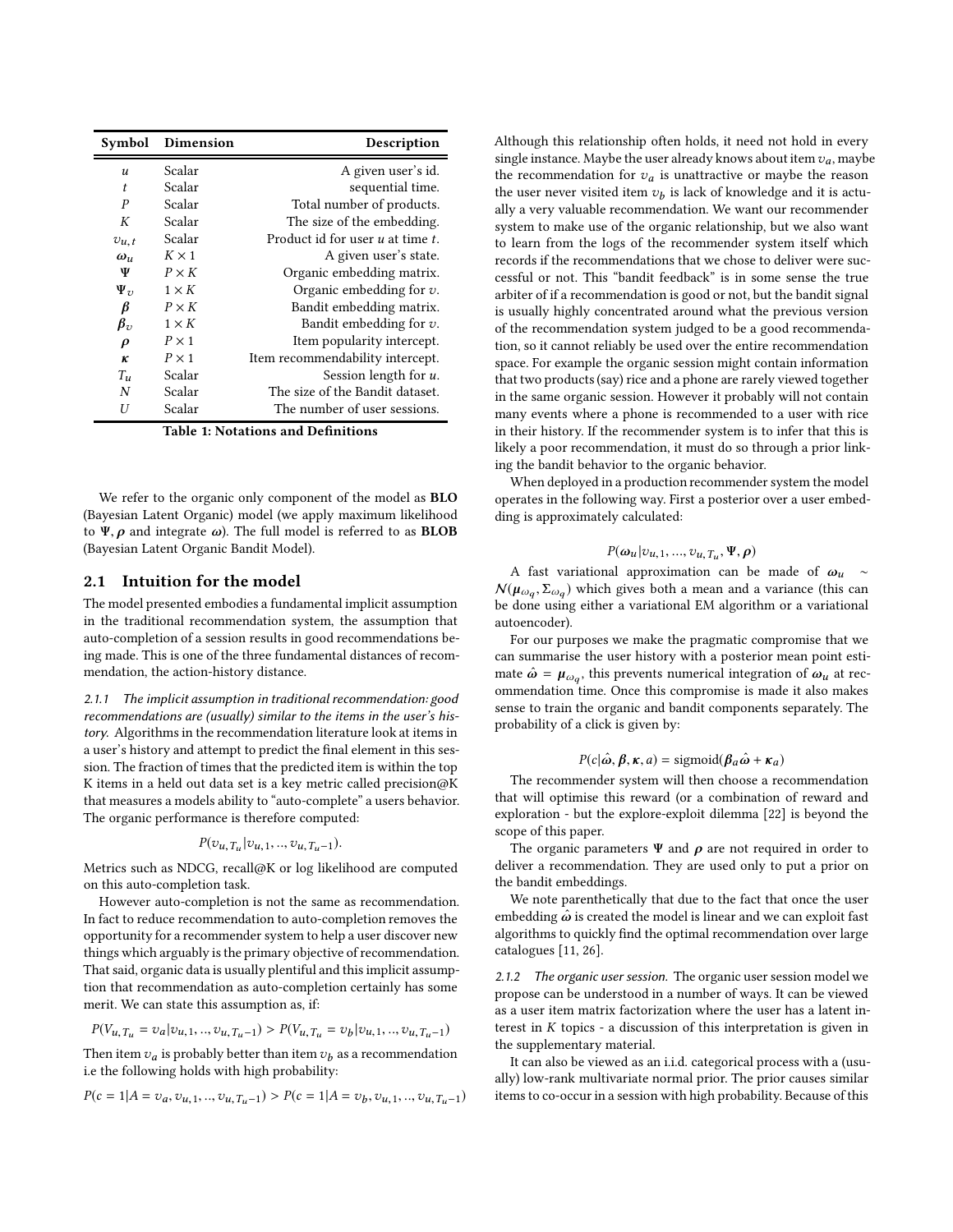assumptions seeing an item will always make it more likely to be viewed again. If we had a full rank model the user session would imply the law of large numbers where the next item prediction will converge to the empirical frequency. In practice the session history is short and the embedding size is much lower than the number of products, but the assumption remains that viewing an item makes the conditional probability for that same item increase (also and importantly the conditional probability that similar items will be viewed also increases).

This is a relatively strong assumption compared to powerful sequential models such as recurrent neural networks [\[13\]](#page-8-1) which can model complex sequences. The simpler and stronger assumption made by BLO is reasonable in many settings and greatly simplifies learning.

2.1.3 The bandit session and the three distances in recommendation. The auto-complete assumptions as embodied in the recommendation research measures the similarity between the recommendation and the items in history. This is the first similarity or distance, the distance between the history and the action. The mean of the matrix normal Ψ embodies this assumption.

The second similarity in recommendation is the similarity between actions. That is if action  $a_1$  and  $a_2$  are similar then we expect that the responses to these actions to the same (or similar) users be correlated. This distance is encoded with the first (low rank) co-variance  $\Psi \Psi^T$  in the matrix normal prior on  ${\pmb \beta}.$ 

The third similarity in recommendation is the similarity between users. If user  $u_1$  and  $u_2$  are similar then we expect the response to the same (or similar) action on these users to be correlated. This distance is encoded with the second co-variance  $\Psi^T\Psi$ in the matrix normal prior on  $\beta$ .

The effect of the first distance is to seed the recommendation using the organic similarities, the effect of the second and third is to borrow strength allowing the bandit signal to be used more effectively. Finally the parameters  $w_a$  and  $w_b$  control the strength of the influence of the first and second distance. The relative strength of the first distance and the second is an extremely important hyperparameter.

#### 2.2 Value vs policy learning

The method proposed here is a value based method as it learns the value for every action and then can determine a decision rule using unconstrained optimisation. In this way it differs from alternative methods for learning from bandit feedback that have been recently proposed [\[3](#page-8-4), [6,](#page-8-5) [38](#page-9-0)] which use policy learning.

Bayesian methods are inherently value based and bring the benefit of being able to synthesis data sources such as organic and bandit, they also produce uncertainty that is useful for exploreexploit strategies such as upper confidence bound and Thompson sampling [\[22\]](#page-8-10). From a purely statistical point of view principles such as the conditionality and the likelihood principle actually forbid the use of the propensity score [\[2](#page-8-13), [12\]](#page-8-14). Given that training on bandit feedback is sometimes considered to be synonymous with using the inverse propensity score (IPS) it is worth reviewing some advantages of Bayesian value based methods.

It has been shown in [\[31](#page-8-15)], that under regularity conditions that apply in the recommendation case, the Bernstein-von Mises theorem applies, and that the Bayesian estimator is efficient  $\sqrt{n}$  consistent and necessarily better than the IPS (or Horvitz-Thompson) estimator<sup>[2](#page-3-0)</sup>. However note that a real recommender system  $log$  will be of sufficient dimensionality that even with terabytes of logs asymptotic theory is usually not relevant (i.e. priors will have real impacts).

It is also sometimes argued that the IPS score is necessary to apply in counterfactual settings due to the domain shift which occurs in causal settings [\[16\]](#page-8-16). However this argument does not apply when the model has enough capacity to accurately predict the value everywhere [\[37\]](#page-9-1) and there is no need to constrain capacity to reduce estimator variance when applying Bayesian methods [\[28\]](#page-8-17). It seems that some of the positive aspects of value based methods have been overlooked due to criticisms that apply only in the non-Bayesian case.

Policy learning also suffers from some draw backs. Policy learning extends the principle of Statistical Learning Theory (SLT) to the counterfactual setting. The idea of SLT is that a decision rule is fit to the historical data from a constrained set. If a decision rule from a restricted set has good performance (low risk) then it is likely to also have low risk on out of sample data [\[41](#page-9-2)]. These analyses are based upon treating empirical risk or counterfactual risk as a statistic, but these are highly non-sufficient statistics and there is no ability to order decision rules that have the same empirical risk even when away from the data they are very different. The theory is heavily based on having a restricted set of decision rules, but restricting the set might exclude good decisions. Value based methods make no such restriction.

Extending SLT to the counterfactual setting requires some additional ideas because the consequences of decisions the new policy will make are not available. IPS based methods have been a recent research focus that extend the empirical risk minimisation to the counterfactual setting. Technical challenges are being addressed such as the fact that the variance of the decision rule can vary depending on how much it differs from the historical logging policy [\[39\]](#page-9-3). As well as the problem of propensity overfitting i.e. decision rules can achieve an estimated reward of 0 by avoiding past decisions (0 might be good or bad depending on how the reward is defined) causing decision rules either to cling to the old policy or to be driven away from it<sup>[3](#page-3-1)</sup>. It is usually considered a better heuristic for the new policy to cling to the old one.

One simple method to control variance is to cap large weights [\[6](#page-8-5)] (necessarily associated with actions that are different to the logging policy). This method controls the bias-variance trade-off. Another method that more explicitly discourages deviation from the logging policy is to apply variance penalization [\[39\]](#page-9-3) here rather than optimizing the conterfactual risk directly a penalized term is instead optimized, this penalization naturally goes up if the recommendations are rare under the logging policy (and hence have a high IPS weight).

 $^2\!$  They additionally show that IPS based methods can have better frequentist properties than Bayesian estimators when these regulatory conditions break down.

<span id="page-3-1"></span><span id="page-3-0"></span><sup>&</sup>lt;sup>3</sup>The self normalized importance sampling variant of IPS is one proposal to remove this sensitivity to the definition of the reward[\[36\]](#page-9-4)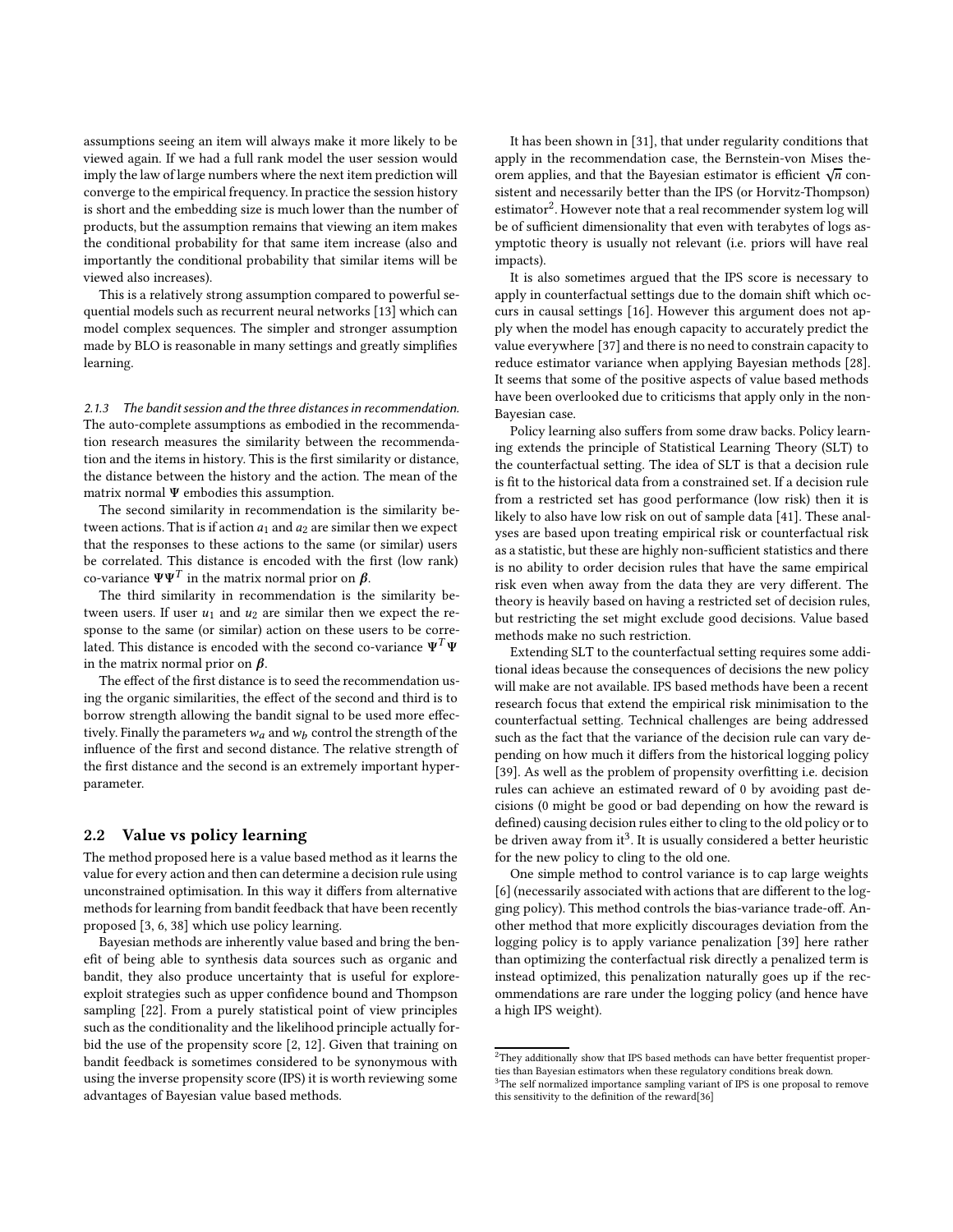Many of the standard policy learning settings  $4$  have the property that the learnt policy will only deviate from the preferred decision of the logging policy in the face of considerable evidence. This is a good heuristic in cases where the logging policy is good, but can be a problem in other situations.

The potential strength of policy based approaches is due to the fact they do not use a model and they focus directly on the decision rule focusing optimisation and capacity on the parts of the problem that matters most. Bayesian value based methods cannot do this because the modelling step is made before and separately to the decision making step.

#### 3 MODEL TRAINING

# 3.1 Organic session training: learning the organic embeddings

The log likelihood of the organic model has the form:

$$
\log p(v_1, ..., v_T, \omega_u | \Psi) = \left(\sum_t^T \Psi_{v_t} \omega_u + \rho_{v_t}\right)
$$

$$
-T \log\left\{\sum_p^P \exp(\Psi_p \omega_u + \rho_p)\right\} + \log p(\omega_u)
$$

As the posterior on  $\omega$  is intractable, we use a normal distribution  $\omega_u \sim \mathcal{N}(\mu_{q_\omega}, \Sigma_{q_\omega})$  to approximate it, we get a variational lower bound of the form:

$$
\mathcal{L} = \mathop{\mathbb{E}}_{q(\omega_u)} [\log p(v_1, ..., v_T, \omega_u | \Psi) - \log q(\omega_u)] =
$$
\n
$$
\left( \sum_t^T \Psi_{v_t} \mu_{q_\omega} + \rho_{v_t} \right) - T \mathop{\mathbb{E}}_{q(\omega_u)} [\log \{ \sum_p^P \exp(\Psi_p \omega_u + \rho_p) \}]
$$
\n
$$
- KL(q(\omega_u) | p(\omega_u)).
$$

Where KL is a closed form KL divergence between the variational posterior and the prior (a multivariate standard normal distribution). We see that there is a problematic term associated with the denominator of the softmax. We use the re-parameterization trick [\[18](#page-8-18)] to overcome this term. It is also possible to use the Bouchard bound (which also enables an EM algorithm) and the log concave bound, both bounds can alleviate computational issues associated with the softmax sum [\[7\]](#page-8-19), details of these lower bounds and the EM and simulated EM algorithm are given in the supplementary material.

3.1.1 Re-parameterization Trick. An effective approach to computing expectations with respect to the denominator of the softmax is to use the re-parameterization trick [\[18\]](#page-8-18), which allows us to take a sample of  $\omega$  from the variational distribution and compute a noisy derivative of the lower bound. Within each iteration we proceed by simulating:  $\epsilon^{(s)} \sim \mathcal{N}(\mathbf{0}_K, \mathbf{I}_K)$ , and then computing:  $\omega^{(s)} = L_{\Sigma_{q_{\omega}}} \epsilon^{(s)} + \mu_{q_{\omega}}$ . Where  $L_{\Sigma_{q_{\omega}}} L_{\Sigma_{q_{\omega}}}^T = \Sigma_{q_{\omega}}$ , we can then

optimize the noisy lower bound:

$$
\mathcal{L}_{MC} = \left(\sum_{t}^{T} \Psi_{v_t} \mu_{q_{\omega}} + \rho_{v_t}\right) - \text{KL}(q(\omega_u)|p(\omega_u))
$$

$$
-T \log[\sum_{p}^{P} \exp{\{\Psi_p(L_{\Sigma_{q_{\omega}}}\epsilon^{(s)} + \mu_{q_{\omega}}) + \rho_p\}}]
$$

Often  $\Sigma_{q_\omega}$  is taken to be diagonal which makes computing  $L_{\Sigma_{q_\omega}}$ simply an element-wise square root.

A naive application of the algorithm discussed so far would have the number of variational parameters  $\mu_{q_\omega}, \Sigma_{q_\omega}$  growing with the number of user sessions. We propose instead to limit the number of parameters by the use of a variational auto-encoder [\[18](#page-8-18)]. This involves using a flexible function and optimizing it to do the job of the EM algorithm i.e.

$$
\mu_{q_\omega},\,\Sigma_{q_\omega}=f_{\Xi}(v_1,...v_T),
$$

Where any function e.g. a deep net can be used for  $f_{\Xi}(\cdot)$  such as a deep or shallow neural network.

# 3.2 Bandit session training: learning the bandit embeddings

For every user we compute:  $\hat{\omega}_u = f(\mathbf{v}_u)$  (uncertainty over  $\omega_u$  is ignored and a point estimate taken). The hierarchical model has the form:

$$
w_a \sim N(\mu_{0_{wa}}, \sigma_{0_{wa}}^2), w_b \sim N(\mu_{0_{w_b}}, \sigma_{0_{w_b}}^2), w_c \sim N(\mu_{0_{w_c}}, \sigma_{0_{w_c}}^2)
$$
  

$$
\kappa' \sim N(0_P, \sigma_{\kappa_0}^2 I_P), \qquad \kappa = \kappa' + w_c
$$
  

$$
\beta | \Psi, w_a, w_b \sim MN(s^+(\omega_a) \Psi, s^+(\omega_b) \Psi \Psi^T, s^+(\omega_b) \frac{1}{P} \Psi^T \Psi)
$$

$$
c_n|a_n, \beta, \omega, \kappa \sim \text{Bernoulli}\{\text{sigmoid}(\beta_{a_n}\omega_n + \kappa_{a_n})\}.
$$

While  $\beta$  is a [P x K] random variable, we can leverage its low rank covariance matrix to transform the problem to infering a posterior on a [K x K] random variable. This reduces dramatically the training time as P, the size of the catalog items is usually very large compared with K. The low rank alternative parameterization of this distribution can be set as follows. Let:

$$
\zeta \sim \mathcal{MN}(\mathbf{0}_{K,K}, \mathbf{I}_K, \mathbf{I}_K).
$$

If we let  $L = \text{chol}(\frac{1}{P}\Psi^T\Psi)$  i.e.  $LL^T = \frac{1}{P}\Psi^T\Psi$ . A valid way to sample from a matrix variate normal gives:

$$
\boldsymbol{\beta} = s^+(w_a)\boldsymbol{\Psi} + s^+(w_b)\boldsymbol{\Psi}\boldsymbol{\zeta} \boldsymbol{L}^T
$$

As mentioned before, we treat the problem in a Bayesian way and approximate the posterior over all the parameters. We use variational inference to transform the problem into an optimization problem. We use a univariate normal variational approximation on  $w_a$ ,  $w_b$ ,  $w_c$  with means  $\mu_{q_{w_a}}, \mu_{q_{w_b}}, \mu_{q_{w_c}}$  and variance  $\sigma_{q_{w_a}}^2$ ,  $\sigma_{q_{w_c}}^2$ ,  $\sigma_{q_{w_c}}^2$ . The variational approximation on κ is a diagonal covariance multivariate normal with mean given by  $\mu_{q_\kappa}$  and covariance given by  $\mathrm{diag}(\pmb{\sigma}_{q_\kappa}^2)$ . Similarly we put a univariate normal variational approximation over each element of  $\zeta$  parameterized so that  $\zeta_{i,j}$  has mean  $\mu_{q_{\zeta_{i,j}}}$  and variance  $\sigma^2_{q_{\zeta_{i,j}}}$ . This gives us  $2(P+K^2+3)$  parameters to estimate. We denote  $Q$  as the Gaussian

<span id="page-4-0"></span><sup>4</sup>This includes having reward positive and no-reward zero, capping and variance penalization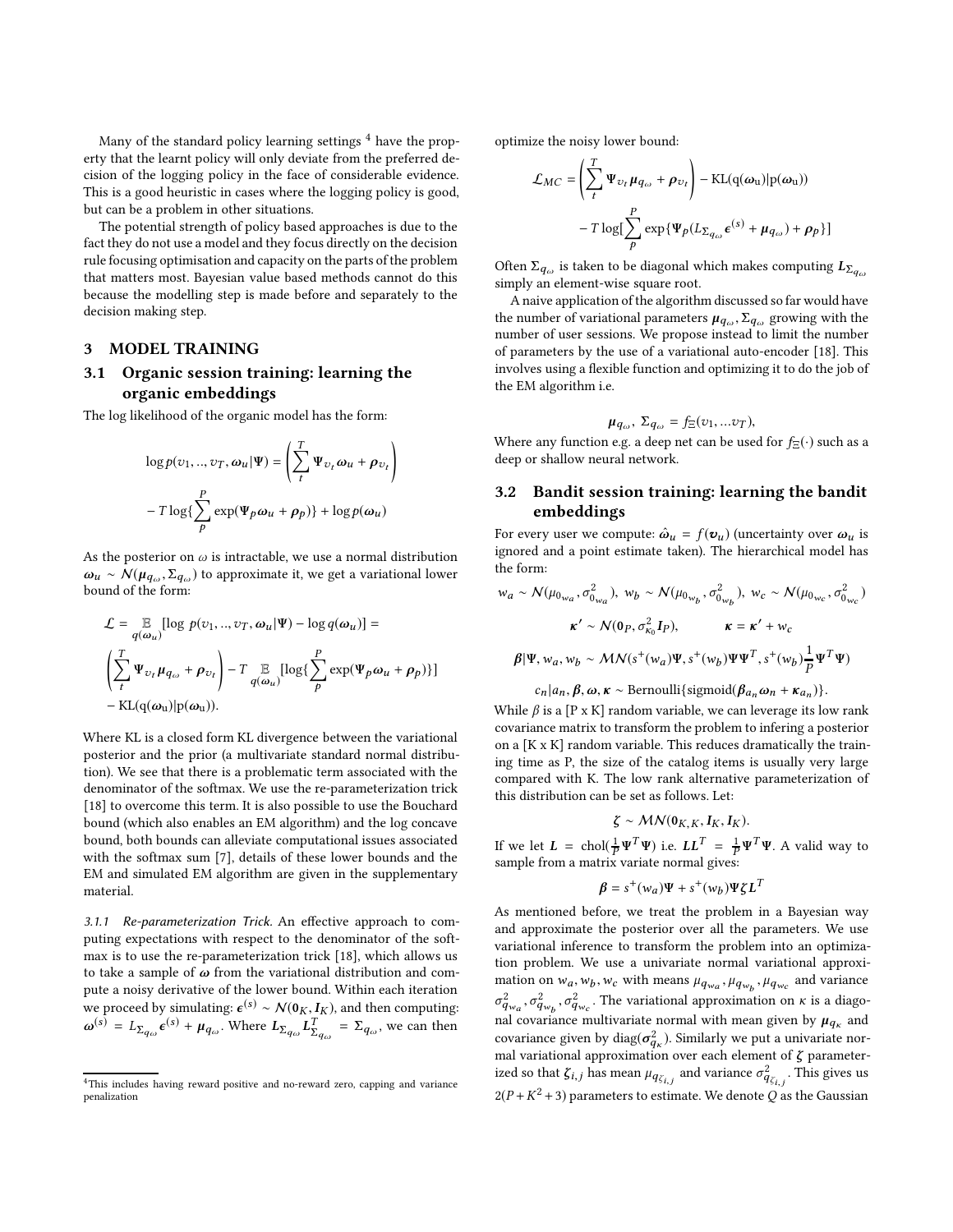variational posterior over all of the parameters, and  $P$  the prior and maximize :

$$
\mathcal{L} = \mathbb{E}[c_n \log \text{sigmoid}(\lambda_n) + (1 - c_n) \log\{1 - \text{sigmoid}(\lambda_n)\}] \quad (1)
$$

$$
- \frac{1}{N} \text{KL}(Q|P),
$$

where:

$$
\lambda_n = \beta_{a_n} \hat{\omega}_n + \kappa_{a_n}
$$
  
=  $s^+(w_a) \Psi_{a_n} \hat{\omega}_n + s^+(w_b) \{ (L \hat{\omega}_n)^T \otimes \Psi_{a_n} \} \text{vec}(\zeta) + \kappa_{a_n}$ 

We use the local re-parameterization trick [\[17\]](#page-8-20) which uses the Affine transform properties of multivariate Gaussian distribution to allow the re-parameterization trick to be employed on lower dimensions. This results in sampling at lower dimensions and more importantly makes the derivatives of the loss less noisy. To implement the local re-parameterization trick we draw random samples:

$$
\epsilon_{w_a} \sim \mathcal{N}(0, 1), \quad \epsilon_{w_b} \sim \mathcal{N}(0, 1), \quad \epsilon_{\text{Irt}} \sim \mathcal{N}(0, 1), \quad \epsilon_{\kappa} \sim \mathcal{N}(0, 1).
$$

with  $R_n = (L\hat{\omega}_n)^T \otimes \Psi_{a_n}$ , we can get a one dimentional noisy estimate of  $\lambda_n$ :

$$
\hat{\lambda}_n = s^+(\mu_{q_{w_a}} + \epsilon_{w_a}\sigma_{q_{w_a}})\Psi_{a_n}\hat{\omega}_n \n+ s^+(\mu_{q_{w_b}} + \epsilon_{w_b}\sigma_{q_{w_b}})(R_n \operatorname{vec}(\mu_{q_{\zeta}}) + ||R_n^T \odot \operatorname{vec}(\sigma_{q_{\zeta}})||_2 \epsilon_{\mathrm{lrt}}) \n+ \mu_{q_{\kappa_a}} + \mu_{q_{w_c}} + \epsilon_{\kappa} \sqrt{\sigma_{q_{\kappa_a}}^2 + \sigma_{q_{w_c}}^2}.
$$

where  $\lVert \cdot \rVert_2$  denotes the  $L_2$  norm and ⊙ element wise multiplication. We can optimize a noisy version of our objective :

$$
\hat{\mathcal{L}}_n = c_n \log \text{sigmoid}(\hat{\lambda}_n) + (1 - c_n) \log\{1 - \text{sigmoid}(\hat{\lambda}_n)\} \tag{2}
$$

$$
-\frac{1}{N}\text{KL}(Q|P).
$$

We call the solution of this optimization problem BLOB-NQ as we considered a Normal approximation for the posterior on  $\zeta$ .

An alternative approach is to use a matrix variate normal distribution as the variational approximation of  $\zeta$  with mean matrix  $\mu_{q_{\zeta}}$  and the two covariance matrices given by:  $\text{diag}(\sigma^2_{q_{\zeta_1}})$ and diag( $\sigma_{q_{\zeta_2}}^2$ ). This reduces the number of variational parameters used for representing the variance of the variational posterior. We thus need to estimate  $2(P + 3) + K^2 + 2K$  which is less then the previous approximation for  $K \geq 2$ . To apply the local re-parameterization trick let:

$$
std_n = \sqrt{(\sigma_{q_{\zeta_1}}^2 \cdot \Psi_{a_n}^2)(\sigma_{q_{\zeta_2}}^2 \cdot (L^T \hat{\omega}_n)^2)}
$$
  

$$
\hat{\phi}_n = s^+(\mu_{q_{wa}} + \epsilon_{wa}\sigma_{q_{wa}})\Psi_{a_n}\hat{\omega}_n
$$
  

$$
+ s^+(\mu_{q_{w_b}} + \epsilon_{w_b}\sigma_{q_{w_b}})\{\Psi_{a_n}\mu_{q_{\zeta}}L^T\hat{\omega}_n + std_n\epsilon_{\text{Irt}}\}
$$
  

$$
+ \mu_{q_{\kappa_a}} + \mu_{q_{w_c}} + \epsilon_{\kappa}\sqrt{\sigma_{q_{\kappa_a}}^2 + \sigma_{q_{w_c}}^2}.
$$

A noisy estimate of the lower bound can then be computed by substituting  $\hat{\phi}_n$  into Equation [\(2\)](#page-5-0). We call its solution  $\mathbf{BLOB\text{-}M NQ}$  as we use a Matrix Normal variational posterior.

In both approximations and when the objective is at its maximum, we can take a point estimate of the bandit embeddings:

$$
\hat{\beta} = s^+(\mu_{q_{w_a}})\Psi + s^+(\mu_{q_{w_b}})\Psi \mu_{q_{\zeta}} L^T.
$$

The bandit embedding can be interpreted as a weighted sum of the organic embedding and the organic embedding multiplied by a  $K \times K$  matrix that can adjust the bandit embeddings based on the bandit signal.

#### 4 RESULTS

#### 4.1 Organic Evaluation

 $\mathbf D$ 

 $te$ 

We demonstrate that our method produces useful user representations on next item prediction using the RecoGym simulation environment [\[33\]](#page-8-7). RecoGym is a framework for simulating a recommender system and enables the simulation of A/B tests although here we simply use it to create organic sequences of item views and test the organic model's ability to do next item prediction. We split both the datasets into train and test so that sessions reside entirely in one of the two groups. We fit the model to the training set, we then evaluate by providing the model  $v_1, ... v_{T_u-1}$  events and testing the model's ability to predict  $v_{T_u}$ .

The organic model was implemented using the PyTorch automatic differentiation package in Python [\[30](#page-8-21)] and trained using Stochastic Gradient Descent (SGD), specifically the RMSProp variant. We set the learning rate to 0.001 and tune the other hyperparameters, including L2 regularization, for each dataset based upon a validation set $^5$  $^5$ .

The various models are evaluated using recall at K (RC@K) and truncated discounted cumulative gain at K (DCG@K), which are defined below.

<span id="page-5-0"></span>Let  $r_k$  be the *k*th highest value of  $p(\omega_{v_{T_u}}|v_1, ... v_{T_u-1})$ . For all results presented in this paper, we set K to 5.

$$
RC@K = \begin{cases} 1, & \text{if } v_{T_u} \in \{r_1, ..., r_K\}. \\ 0, & \text{otherwise.} \end{cases}
$$

$$
CG@K = \sum_{i} \frac{2^{r_i 1\{v_{T_u} \in \{r_1, ..., r_K\}\}} - 1}{\log i + 1}
$$

We compute the average of these quantities over all sessions in the

.

i

We consider two alternative methods for training the model:

- Bouch/AE A linear variational auto-encoder using the Bouchard bound (see the supplementary material).
- RT/AE A deep auto-encoder again using the reparameterization trick. The deep auto-encoder consists of mapping an input of size P to three linear rectifier layers of K units each.

When we update the posterior over a user's latent variable representation at test time, we assess both using the auto-encoder denoted AE and using the 100 iterations of the EM algorithm denoted EM in the results.

When we compute next item predictions we consider both using a 100 sample Monte Carlo approximation denoted MC and just taking the mean as a point estimate denoted mean it uses only  $\mu_{q_{\omega}}$ (and correspondingly ignores  $\Sigma_q$ ).

<span id="page-5-1"></span><sup>&</sup>lt;sup>5</sup>Source code: [https://github.com/criteo-research/blob\)](https://github.com/criteo-research/blob). The RecoGym simulator allows reproducible results for all recommendation algorithms and policies.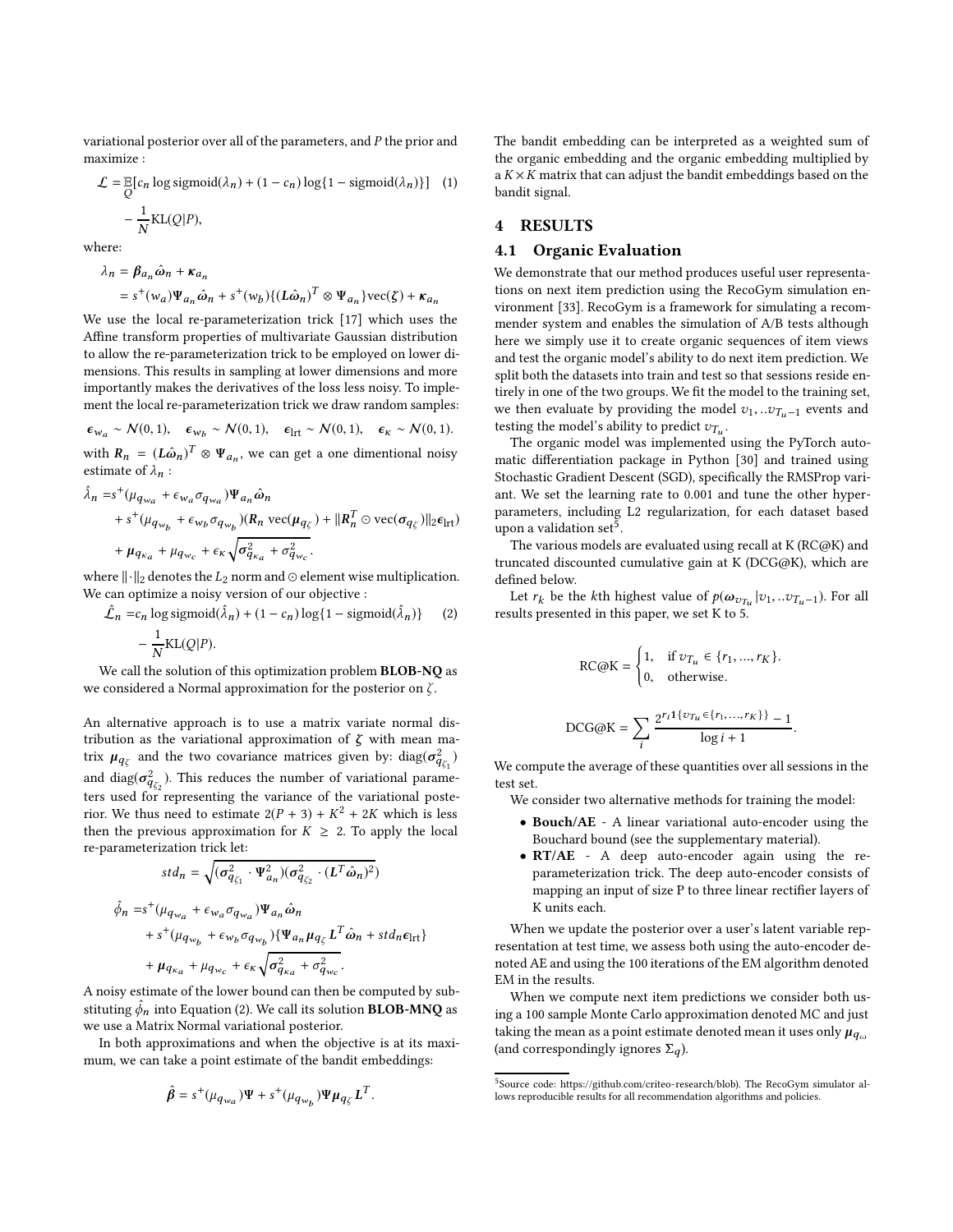| Train<br>Algorithm | Online<br>Latent | Online<br><b>Next Item</b> | RC@5  | DCG@5 |
|--------------------|------------------|----------------------------|-------|-------|
| Pop                |                  |                            | 0.020 | 0.016 |
| <b>ItemKNN</b>     |                  |                            | 0.020 | 0.024 |
| <b>RNN</b>         |                  |                            | 0.035 | 0.033 |
| Bouch/AE           | AF.              | MC.                        | 0.082 | 0.128 |
| Bouch/AE           | AE.              | mean                       | 0.082 | 0.079 |
| Bouch/AE           | <b>EM</b>        | MC.                        | 0.117 | 0.128 |
| Bouch/AE           | EM               | mean                       | 0.117 | 0.130 |
| RT/AE              | AE.              | MC.                        | 0.090 | 0.105 |
| RT/AE              | AF.              | mean                       | 0.080 | 0.068 |
| RT/AE              | EМ               | МC                         | 0.090 | 0.105 |
| RT/AE              | EМ               | mean                       | 0.090 | 0.106 |

Table 2: Results on the testset of RecoGym dataset with 2000 products. For both metrics, a higher value is better.

To demonstrate the effectiveness of our approach, we present results from the following baseline approaches:

Popularity: Item popularity provides no personalization, but is nonetheless a strong baselines for certain recommendation tasks.

Item KNN: Item K Nearest Neighbors (KNN) involves computing the correlation matrix of the sample data adding the identity to prevent division by zero and then using these correlations as recommendations based on a user's most recent historical item. The limitations of this technique is that it ignores item popularity and multiple items in the user's history, but despite these limitations it is often a strong baseline.

Recurrent Neural Network: For this baseline, we make use of a recurrent neural network to learn a user representation by predicting the next item in the session. The model architecture we employ is similar to that of [\[13\]](#page-8-1), in that we feed the output from an embedding layer into a Gated Recurrent Unit (GRU) [\[9\]](#page-8-22) with 64 hidden units to learn the temporal dynamics of the user's session. The output from the GRU is then passed through a final softmax layer which gives the probability of the next item in the sequence. The network is trained to minimize the categorical cross-entropy over the training sessions via RMSProp.

For our organic experiment we use the RecoGym simulator with 2000 products and  $\sigma_{\omega} = 0$ , i.e. a static user state, we generate a training set of 100 sessions and a test set of 100 sessions, this results in 21852 and 19533 events for train and test respectively. The BLO models were all trained using 15000 epochs using the RMSProp algorithm, the embedding size was set to 10. The RNN was trained with K=200 for 5000 epochs (it performed slightly worse with a training run of 25000). The results are shown in Table 2. BLO is much better than the baselines at standard organic recommender systems metrics. However if being able to build an adequate model of organic behaviour is sufficient for building a recommender system depends on if the organic behaviour is aligned with bandit behaviour. This requires using RecoGym for its intended purpose simulating A/B tests and varying the agreement between the organic behavior and bandit behavior using the provided flips parameter.

#### 4.2 The Complete Model - Organic and Bandit

4.2.1 Experimental Setup. Unfortunately no real world dataset exhibits the required properties (both organic and bandit behavior) moreover no real world dataset including counterfactual datasets allow us to evaluate the quality of a recommender systems recommendations reliably. For this reason for the complete dataset we do our evaluations completely in the RecoGym simulator. A strong advantage of the simulation environment is that not only can we compute offline organic metrics but we can also simulate A/B tests.

Another advantage of the RecoGym simulator that simulates both organic and bandit behaviour is that algorithms from the traditional organic part of recommender systems research and bandit algorithms can be compared side by side. We consider traditional organic algorithms like ItemKNN [\[10\]](#page-8-23) along side our organic Bayesian Latent Organic model (BLO) and sophisticated deep learning approaches such as the MultiVAE [\[24\]](#page-8-24). In the case of bandit algorithms we can test value based logistic regression as well as the policy based contextual bandit. In order to apply any bandit algorithm we need to perform feature engineering in order to transform the history consisting of item views into a vector of history. For the logistic regression we elect to make a P dimensional feature vector crossed with the action also of size  $P$  giving  $P^2$  features. Similarly the contextual bandit is a linear model that maps the  $P$  dimensional vector of historical counts to a  $P$  dimensional action space.

We are interested to see how the recommender system responds to different logging policies, we therefore test it using a good logging policy based on the session popularity. That is the probability 1 −  $\epsilon$  is shared proportionally to the items in a users history we use considerable exploration ( $\epsilon = 0.3$ ). We are interested in the (common) case where we have plentiful organic data so we set RecoGym to have 20000 organic sessions. Finally we are interested in situations where the next item prediction is an optimal recommendation and cases where the organic signal alone is misleading to recommendation quality. This connection between the organic and the bandit signal is controlled with the flips parameter in RecoGym. The flips parameter permutes the behavior of two actions.

A unique feature of RecoGym is that we are able to simulate both organic and bandit feedback, this means we are able to compare algorithms that operate on the bandit signal (both policy and value based) with algorithms that operate on the organic signal. We consider the following baselines:

Logistic regression (bandit, value): Perhaps the simplest way to process a bandit signal. We regress the reward on features derived from the users history and the recommended action. In order to deliver the recommendation we predict the reward for every action and select the highest.

Contextual bandit (bandit, policy): The contextual bandit is a policy based method that maps a context to a recommendation in one-of-n coding a vector of length P. The algorithm is trained using counterfactual risk minimization using the IPS score logged by RecoGym without any clipping or variance penalty.

Session ItemKNN (organic): This organic algorithm operates by determining for each session if an item was present or absent, from this dataset a correlation matrix is computed. At recommendation is delivered by computing the average correlations for each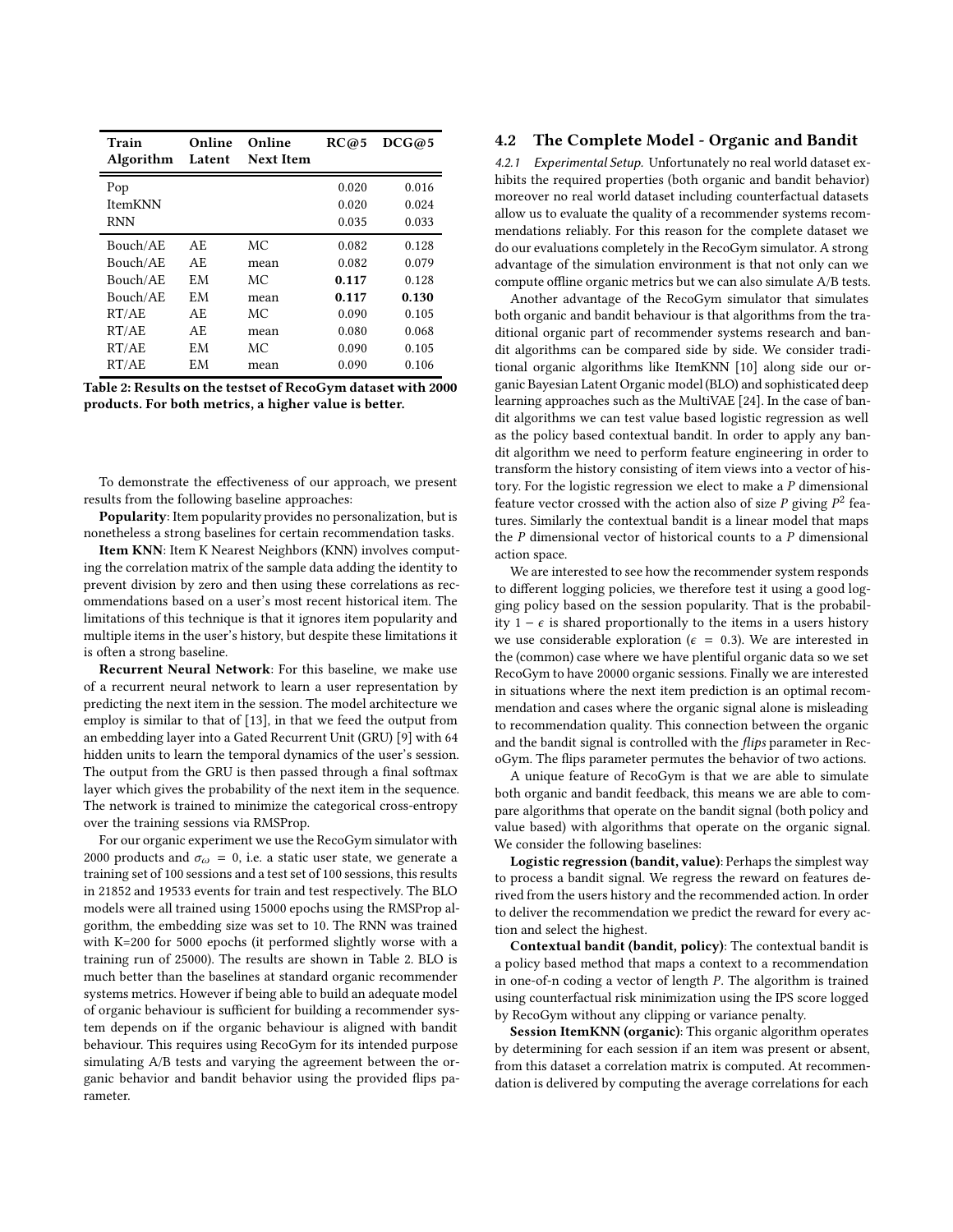item in history as a single vector and then taking the maximum. We take the whole session into account rather than the most recent item (unlike most recent ItemKNN used above).

Multi-VAE (organic): A state of the art deep learning recommendation algorithm similar to the organic portion of the model presented here except the model is non-linear and uses some nonstandard heuristics such as "beta-annealing".

BLO (organic): The organic portion of the model developed here. We set the embedding size to be K=20 and use a linear variational auto-encoder. This is implemented in PyTorch. A learning rate of 0.0001 is used with 1000 epochs and an embedding size of  $K = 20.$ 

BLOB (organic and bandit combined): The complete model developed here. We use priors:  $w_a \sim N(-1, 1^2) w_b \sim N(-6, 1^2)$  $w_c \sim \mathcal{N}(-4.5, 10^2) \kappa \sim \mathcal{N}(w_c, 0.01^2 I)$ . We consider both the normal variational approximation NQ and the matrix normal variational approximation MNQ. The bandit layer is implemented using TensorFlow with a learning rate of 0.001 and 800 epochs for the P=100 and 1200 epochs for the P=1000, with a batch size of 1024 and using the RMSprop training algorithm.

Random: The actions are recommended randomly. A weak baseline but useful to calibrate performance.

4.2.2 Experimental Results. The first experiment considers the catalog size to be P=100, the number of user sessions to be 1000, the simulated A/B test is done over 4000 users and the logging policy being session popularity with epsilon greedy exploration (epsilon=0.3). This means that the bandit signal will resemble that found in real systems with a strong signal around some actions favoured by the previous version of the recommender system (session popularity policy - a decent baseline) and a weak signal over much of the remaining action space. Results are shown in Table 3.

In the Flips=0 scenario RecoGym is configured so that next item prediction based on organic data is a perfect proxy for delivering good recommendations. As a consequence all the organic based methods do well including the BLO (organic), both our methods that combine organic and bandit BLOB-NQ and BLOB-MNQ and the Multi-VAE baseline, the Session ItemKNN baseline while organic does not perform well.

When the Flips=50 scenario RecoGym internally permutes 50 actions behavior this means that next item prediction is now a poor proxy of recommendation performance. We see this as all purely organic based agents now perform poorly indeed the connection between organic and bandit is reduced to the point that Session ItemKNN, the Multi VAE and BLO all perform worse than random. It is in this case that the value of our BLOB model is demonstrated as both BLOB NQ and BLOB MNQ perform strongly.

For the purely signal bandit algorithms the value based Log Reg and the policy based CB perform similarly to each other and with Flips=0 and Flips=50. They perform a little better than random (except for CB Flips=50) demonstrating that there is some usable signal in the bandit feed back but are far from state of the art especially in the Flips=0 case where ignoring the organic signal profoundly limits recommendation quality. In the Flips=50 case the pure bandit approaches outperform the purely organic algorithms but the combined approach performs significantly better giving a

click through rate of 1.57% for the BLOB NQ compared to 1.21% for the logistic regression.

Importantly the BLOB NQ and BLOB MNQ outperform or equal the other methods in the Flips=0 setting and outperform the other methods in the Flips=50 setting.

| Agent           | Type       | CTR (%)   | CTR (%)    |
|-----------------|------------|-----------|------------|
|                 |            | $Flips=0$ | $Flips=50$ |
| Log Reg         | (bandit)   | 1.37      | 1.21       |
| CB              | (bandit)   | 1.37      | 1.09       |
| <b>ItemKNN</b>  | (organic)  | 1.39      | 0.92       |
| MultiVAE        | (organic)  | 2.43      | 0.76       |
| <b>BLO</b>      | (organic)  | 2.42      | 0.76       |
| <b>BLOB-NO</b>  | (combined) | 2.42      | 1.57       |
| <b>BLOB-MNO</b> | (combined) | 2.40      | 1.56       |
| Random          |            | 1.09      | 1 1 1      |

Table 3: Simulated A/B test results on the RecoGym simulator using: P=100, U=1000, organic only sessions=20 000.

The second experiment considers the same setup but with  $P =$ 1000, we also increase the number of epochs on the bandit component of the model to 1200. Results are shown in Table 4.

Again we see that the methods that use the organic data either the purely organic or the combined BLOB methods we propose perform work well when Flips=0, but when Flips=500 the purely organic methods fall in performance to little above random yet the combined methods BLOB-MNQ and BLOB-NQ continue to perform well beating all other baselines.

The policy based contextual bandit shows a small improvement over the value based logistic regression in the Flips=0 case although this advantage vanishes when Flips=500, this is may be due to the fact that the contextual bandit "clings" to the logging policy and the session popularity logging policy is better in the case where Flips=0.

Table 4: Simulated A/B test results on the RecoGym simulator using: P=1000, U=1000, organic only sessions=20 000.

| Agent           | Type       | CTR (%)   | CTR (%)     |
|-----------------|------------|-----------|-------------|
|                 |            | $Flips=0$ | $Flips=500$ |
| Log Reg         | (bandit)   | 1.26      | 1.30        |
| СB              | (bandit)   | 1.38      | 1.29        |
| <b>ItemKNN</b>  | (organic)  | 1.39      | 0.87        |
| MultiVAE        | (organic)  | 2.43      | 1.15        |
| <b>BLO</b>      | (organic)  | 2.42      | 1.13        |
| <b>BLOB-NO</b>  | (combined) | 2.40      | 1.51        |
| <b>BLOB-MNO</b> | (combined) | 2.39      | 1.62        |
| Random          |            | 1.13      | 1.12        |

# **CONCLUSION**

We focus on a particular recommendation task, one where a user profile is defined by a history of items in a catalog and the recommendation task is to recommend items from the same catalog. Our model is able to learn both from the organic signal and the bandit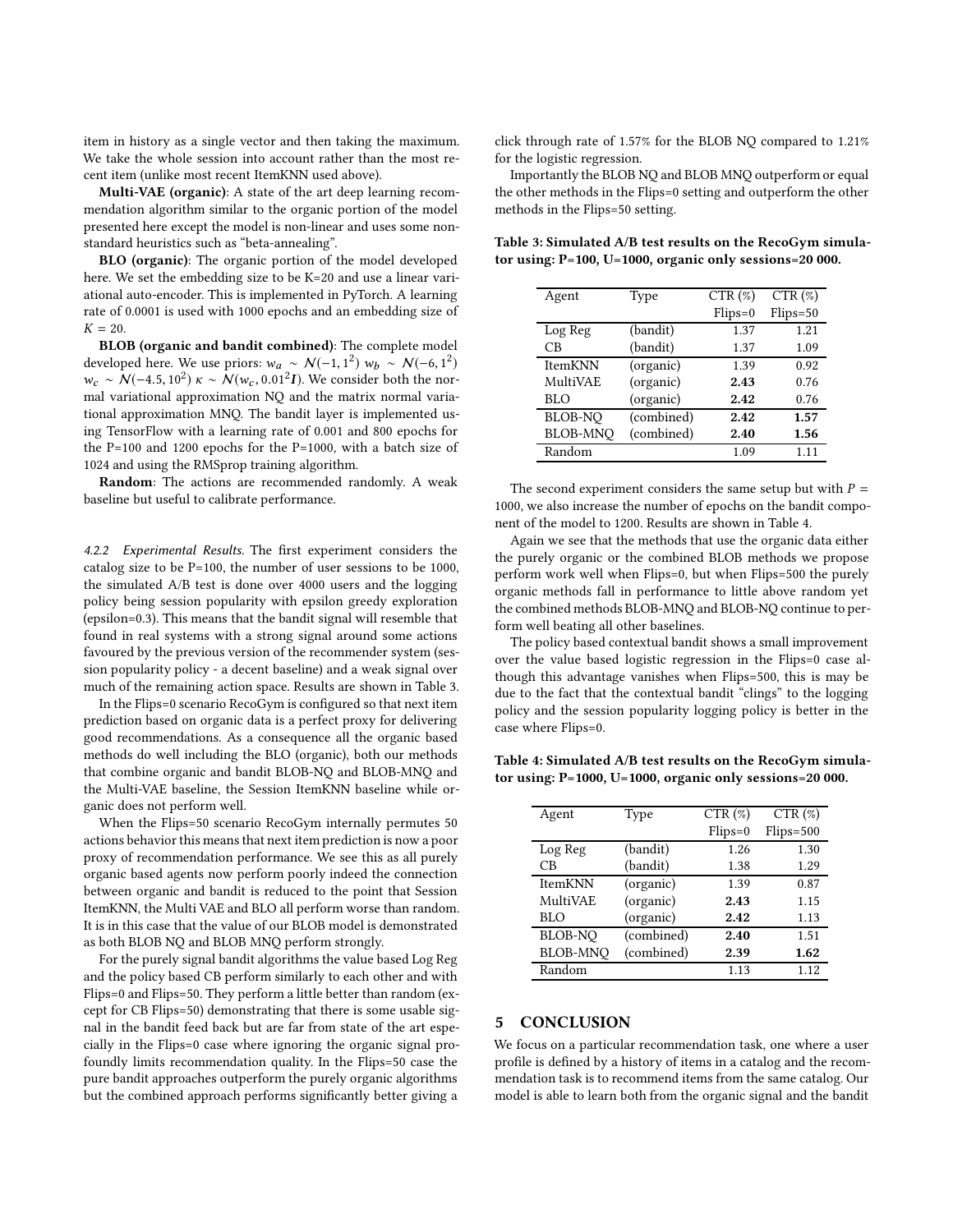signal jointly beating baselines in a range of settings by exploiting the three fundamental distances of recommendation actionhistory, action-action and history-history.

We use computational techniques which allow allow large scale Bayesian inference suitable for Recommendation with large catalogs. The local re-parameterization trick was particularly valuable in reducing the variance in our optimisation problem.

BLOB is able to perform well both in situations where next item prediction is a good proxy for recommendations and situations where it is poor. Meeting the performance of pure organic algorithms in settings where the organic signal is sufficient and exceeding all baselines organic and bandit (policy) and bandit (value). This strongly validates the value of Bayesian methods to infer in the cases of a signal of varying strength and their practical value thanks to modern developments in Bayesian deep learning.

There are many possible extension to this work, one is to produce end to end training i.e. training both the organic and bandit component simultaneously. To apply this approach would require a more complicated training procedure. We also expect there are other useful ways to combine organic and bandit signal, perhaps based on models that avoid the softmax and sigmoid transform such as LDA for the organic and using the approach out lined in [\[25](#page-8-25)] for the Bandit. Avoiding softmax and sigmoid transforms has both computational advantages and can increase interpretability.

#### **REFERENCES**

- <span id="page-8-0"></span>[1] Gediminas Adomavicius and Alexander Tuzhilin. 2005. Toward the next generation of recommender systems: A survey of the state-of-the-art and possible extensions. IEEE transactions on knowledge and data engineering 17, 6 (2005), 734–749.
- <span id="page-8-13"></span>[2] James O Berger, Robert L Wolpert, MJ Bayarri, MH DeGroot, Bruce M Hill, David A Lane, and Lucien LeCam. 1988. The likelihood principle. Lecture notes-Monograph series 6 (1988), iii–199.
- <span id="page-8-4"></span>[3] Alina Beygelzimer and John Langford. 2009. The offset tree for learning with partial labels. In Proceedings of the 15th ACM SIGKDD international conference on Knowledge discovery and data mining. ACM, 129–138.
- <span id="page-8-28"></span>[4] David M. Blei and John D. Lafferty. 2005. Correlated Topic Models. In Advances in Neural Information Processing Systems 18 [Neural Information Processing Systems, NIPS 2005, December 5-8, 2005, Vancouver, British Columbia, Canada]. 147–154. <http://papers.nips.cc/paper/2906-correlated-topic-models>
- <span id="page-8-8"></span>[5] David M Blei, Andrew Y Ng, and Michael I Jordan. 2003. Latent dirichlet allocation. Journal of machine Learning research 3, Jan (2003), 993–1022.
- <span id="page-8-5"></span>[6] L. Bottou, J. Peters, J. Quiñonero-Candela, D. Charles, D. Chickering, E. Portugaly, D. Ray, P. Simard, and E. Snelson. 2013. Counterfactual reasoning and learning systems: The example of computational advertising. The Journal of Machine Learning Research 14, 1 (2013), 3207–3260.
- <span id="page-8-19"></span>[7] Guillaume Bouchard. 2007. Efficient bounds for the softmax function, applications to inference in hybrid models. (2007).
- <span id="page-8-30"></span>[8] Olivier Cappé and Eric Moulines. 2009. On-line expectation–maximization algorithm for latent data models. Journal of the Royal Statistical Society: Series B (Statistical Methodology) 71, 3 (2009), 593–613.
- <span id="page-8-22"></span>[9] Kyunghyun Cho, Bart van Merrienboer, Çaglar Gülçehre, Dzmitry Bahdanau, Fethi Bougares, Holger Schwenk, and Yoshua Bengio. 2014. Learning Phrase Representations using RNN Encoder-Decoder for Statistical Machine Translation. In Proceedings of the 2014 Conference on Empirical Methods in Natural Language Processing, EMNLP 2014, October 25-29, 2014, Doha, Qatar, A meeting of SIGDAT, a Special Interest Group of the ACL. ACL, 1724–1734. <http://aclweb.org/anthology/D/D14/D14-1179.pdf>
- <span id="page-8-23"></span>[10] James Davidson, Benjamin Liebald, Junning Liu, Palash Nandy, Taylor Van Vleet, Ullas Gargi, Sujoy Gupta, Yu He, Mike Lambert, Blake Livingston, and others. 2010. The YouTube video recommendation system. In Proceedings of the fourth ACM conference on Recommender systems. 293–296.
- <span id="page-8-11"></span>[11] Aristides Gionis, Piotr Indyk, Rajeev Motwani, and others. 1999. Similarity search in high dimensions via hashing. In Vldb, Vol. 99. 518-529.
- <span id="page-8-14"></span>[12] Miguel A Hernan and James M Robins. 2010. Causal inference. (2010).
- <span id="page-8-1"></span>[13] Balázs Hidasi and Alexandros Karatzoglou. 2018. Recurrent Neural Networks with Top-k Gains for Session-based Recommendations. In Proceedings of the 27th ACM International Conference on Information and Knowledge Management, CIKM 2018, Torino, Italy, October 22-26, 2018, Alfredo Cuzzocrea, James Allan, Norman W. Paton, Divesh Srivastava, Rakesh Agrawal, Andrei Z. Broder, Mohammed J. Zaki, K. Selçuk Candan, Alexandros Labrinidis, Assaf Schuster, and Haixun Wang (Eds.). ACM, 843–852. DOI: <http://dx.doi.org/10.1145/3269206.3271761>
- <span id="page-8-26"></span>[14] Tommi Jaakkola and Michael Jordan. 1997. A variational approach to Bayesian logistic regression models and their extensions. In Sixth International Workshop on Artificial Intelligence and Statistics, Vol. 82. 4.
- <span id="page-8-6"></span>[15] O. Jeunen, D. Rohde, F. Vasile, and M. Bompaire. 2020. Joint Policy-Value Learning for Recommendation. In Proc. of the 26th ACM SIGKDD International Conference on Knowledge Discovery & Data Mining (KDD '20).
- <span id="page-8-16"></span>[16] Fredrik Johansson, Uri Shalit, and David Sontag. 2016. Learning representations for counterfactual inference. In International Conference on Machine Learning. 3020–3029.
- <span id="page-8-20"></span>[17] Diederik P Kingma, Tim Salimans, and Max Welling. 2015. Variational dropout and the local reparameterization trick. In Advances in Neural Information Processing Systems. 2575–2583.
- <span id="page-8-18"></span>[18] Diederik P. Kingma and Max Welling. 2014. Auto-Encoding Variational Bayes. In 2nd International Conference on Learning Representations, ICLR 2014, Banff, AB, Canada, April 14-16, 2014, Conference Track Proceedings, Yoshua Bengio and Yann LeCun (Eds.).<https://openreview.net/group?id=ICLR.cc/2014>
- <span id="page-8-32"></span>[19] David A. Knowles and Tom Minka. 2011. Non-conjugate Variational Message Passing for Multinomial and Binary Regression. In Advances in Neural Information Processing Systems 24, J. Shawe-Taylor, R. S. Zemel, P. L. Bartlett, F. Pereira, and K. Q. Weinberger (Eds.). Curran Associates, Inc., 1701–1709.
- <span id="page-8-2"></span>[20] Yehuda Koren and Robert Bell. 2015. Advances in collaborative filtering. In Recommender systems handbook. Springer, 77–118.
- <span id="page-8-9"></span>[21] John D. Lafferty and David M. Blei. 2006. Correlated Topic Models. In Advances in Neural Information Processing Systems 18, Y. Weiss, B. Schölkopf, and J. C. Platt (Eds.). MIT Press, 147–154. <http://papers.nips.cc/paper/2906-correlated-topic-models.pdf>
- <span id="page-8-10"></span>[22] Tor Lattimore and Csaba Szepesvári. 2018. Bandit algorithms. preprint (2018), 28.
- <span id="page-8-3"></span>[23] Dawen Liang, Rahul G. Krishnan, Matthew D. Hoffman, and Tony Jebara. 2018. Variational Autoencoders for Collaborative Filtering. In Proceedings of the 2018 World Wide Web Conference on World Wide Web, WWW 2018, Lyon, France, April 23-27, 2018, Pierre-Antoine Champin, Fabien L. Gandon, Mounia Lalmas, and Panagiotis G. Ipeirotis (Eds.). ACM, 689–698. DOI: <http://dx.doi.org/10.1145/3178876.3186150>
- <span id="page-8-24"></span>[24] D. Liang, R. G. Krishnan, M. D Hoffman, and T. Jebara. 2018. Variational autoencoders for collaborative filtering. In Proc. of the 2018 World Wide Web Conference (WWW '18). International World Wide Web Conferences Steering Committee, ACM, 689–698.
- <span id="page-8-25"></span>[25] Alberto Lumbreras, Louis Filstroff, and Cédric Févotte. 2018. Bayesian mean-parameterized nonnegative binary matrix factorization. arXiv preprint arXiv:1812.06866 (2018).
- <span id="page-8-12"></span>[26] Yury A Malkov and Dmitry A Yashunin. 2018. Efficient and robust approximate nearest neighbor search using hierarchical navigable small world graphs. IEEE transactions on pattern analysis and machine intelligence (2018).
- <span id="page-8-27"></span>[27] Tomas Mikolov, Ilya Sutskever, Kai Chen, Greg S Corrado, and Jeff Dean. 2013. Distributed Representations of Words and Phrases and their Compositionality. In Advances in Neural Information Processing Systems 26, C. J. C. Burges, L. Bottou, M. Welling, Z. Ghahramani, and K. Q. Weinberger (Eds.). Curran Associates, Inc., 3111–3119.
- <span id="page-8-17"></span>[28] Radford M Neal. 2012. Bayesian learning for neural networks. Vol. 118. Springer Science & Business Media.
- <span id="page-8-33"></span>[29] Tui H Nolan and Matt P Wand. 2017. Accurate logistic variational message passing: algebraic and numerical details. Stat 6, 1 (2017), 102–112.
- <span id="page-8-21"></span>[30] Adam Paszke, Sam Gross, Soumith Chintala, Gregory Chanan, Edward Yang, Zachary DeVito, Zeming Lin, Alban Desmaison, Luca Antiga, and Adam Lerer. 2017. Automatic differentiation in PyTorch. In NIPS-W.
- <span id="page-8-15"></span>[31] Ya'acov Ritov, Peter J Bickel, Anthony C Gamst, Bastiaan Jan Korneel Kleijn, and others. 2014. The Bayesian Analysis of Complex, High-Dimensional Models: Can It Be CODA? Statist. Sci. 29, 4 (2014), 619–639.
- <span id="page-8-31"></span>[32] Herbert Robbins and Sutton Monro. 1951. A stochastic approximation method. The annals of mathematical statistics 22, 3 (1951), 400–407.
- <span id="page-8-7"></span>[33] David Rohde, Stephen Bonner, Travis Dunlop, Flavian Vasile, and Alexandros Karatzoglou. 2018. RecoGym: A Reinforcement Learning Environment for the problem of Product Recommendation in Online Advertising. In REVEAL workshop, ACM Conference on Recommender Systems 2018.
- <span id="page-8-34"></span>[34] David Rohde and Matt P Wand. 2016. Semiparametric mean field variational Bayes: General principles and numerical issues. The Journal of Machine Learning Research 17, 1 (2016), 5975–6021.
- <span id="page-8-29"></span>[35] Francisco JR Ruiz, Michalis K Titsias, Adji B Dieng, and David M Blei. 2018. Augment and reduce: Stochastic inference for large categorical distributions. arXiv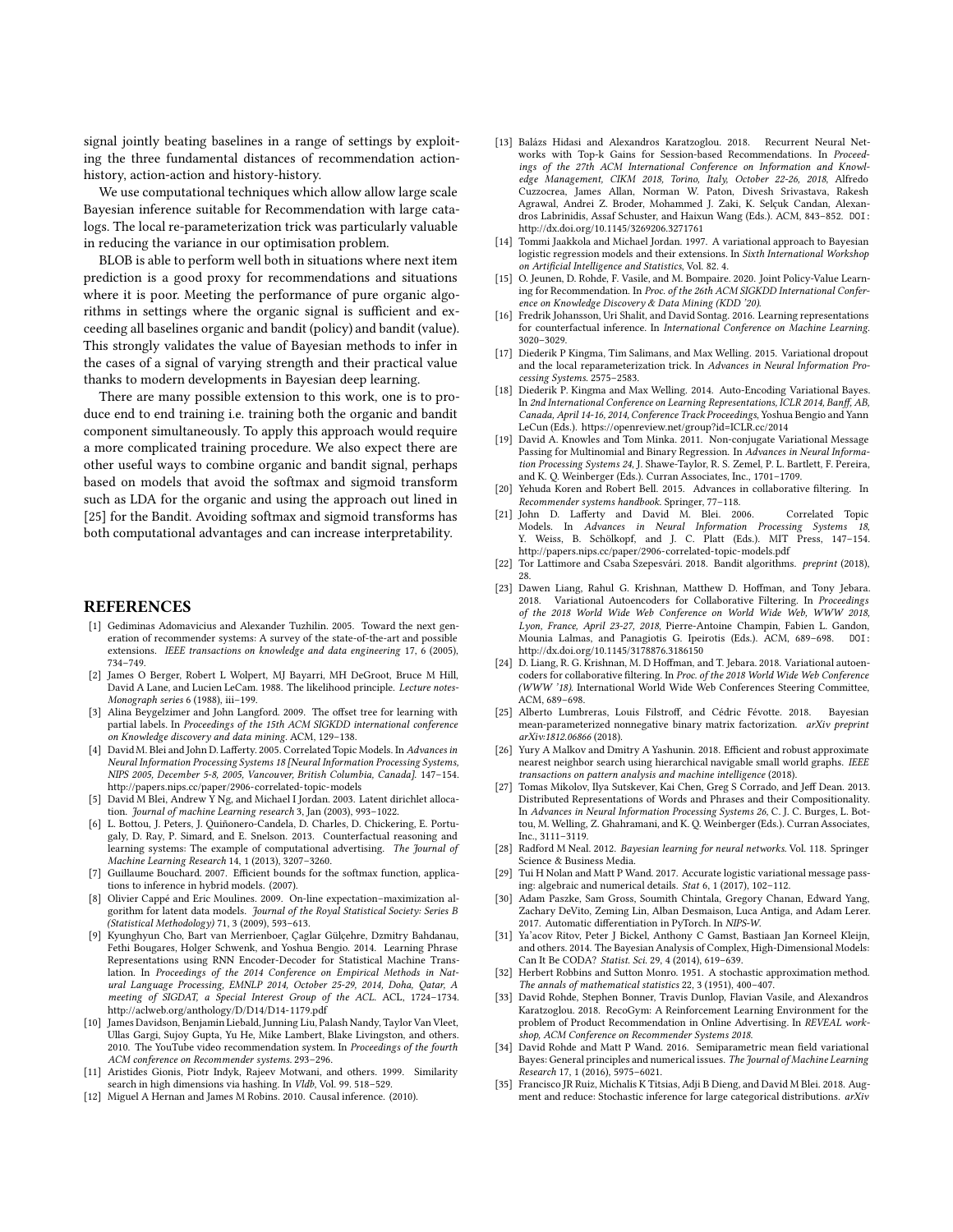preprint arXiv:1802.04220 (2018).

- <span id="page-9-4"></span>[36] Tobias Schnabel, Adith Swaminathan, Ashudeep Singh, Navin Chandak, and Thorsten Joachims. 2016. Recommendations As Treatments: Debiasing Learning and Evaluation. In Proceedings of the 33rd International Conference on International Conference on Machine Learning - Volume 48 (ICML'16). 1670–1679.
- <span id="page-9-1"></span>[37] A. Storkey. 2009. When training and test sets are different: characterizing learning transfer. Dataset shift in machine learning (2009), 3–28.
- <span id="page-9-0"></span>[38] Adith Swaminathan and Thorsten Joachims. 2015. Batch learning from logged bandit feedback through counterfactual risk minimization. Journal of Machine Learning Research 16 (2015), 1731–1755.
- <span id="page-9-3"></span>[39] A. Swaminathan and T. Joachims. 2015. Batch learning from logged bandit feedback through counterfactual risk minimization. Journal of Machine Learning Research 16, 1 (2015), 1731–1755.
- <span id="page-9-5"></span>[40] Michalis Titsias. 2016. One-vs-each approximation to softmax for scalable estimation of probabilities. In Advances in Neural Information Processing Systems. 4161–4169.
- <span id="page-9-2"></span>[41] Vladimir Vapnik. 2013. The nature of statistical learning theory. Springer science & business media.

#### 6 SUPPLEMENTARY MATERIAL

# 6.1 Approximating expectations under the log softmax

The variational lower bound of BLO (and BLOB) contains a log softmax term. An alternative to using the re-parameterization trick is to use The Bouchard bound which removes the need for Monte Carlo methods. The Bouchard bound introduces a further approximation and additional variational parameters  $a, \xi$  but produces an analytical bound:

$$
\mathcal{L} \geq \mathcal{L}_{\text{Bouch}} = \left( \sum_{t}^{T} \Psi_{v_t} \mu_{q_{\omega}} + \rho_{v_t} \right)
$$
  
-  $T[a + \sum_{p}^{P} \frac{\Psi_p \mu_{q_{\omega}} + \rho_p - a - \xi_p}{2} + \log(1 + e^{\xi_p})$   
+  $\lambda_{JJ}(\xi_p) \{ (\Psi_p \mu_{q_{\omega}} + \rho_p - a)^2 + \Psi_p \Sigma_{q_{\omega}} \Psi_p^T - \xi_p^2 \} ]$   
-  $\frac{K}{2} \log(2\pi) - \frac{1}{2} \{ \mu_{q_{\omega}}^T \mu_{q_{\omega}} + \text{trace}(\Sigma_{q_{\omega}}) \} + \frac{1}{2} \log |2\pi e \Sigma_{q_{\omega}}|.$ 

Because the Bouchard bound causes the softmax to decompose into a sum we can avoid the expensive normalization by subsampling some of the terms in the softmax.

$$
\hat{\mathcal{L}}_{\text{Bouch}}(v_1, ..., v_T, n_1, ..., n_S, \Xi, \Psi) = \left(\sum_{t}^{T} \Psi_{v_t} \mu_{q_{\omega}} + \rho_{v_t}\right) \n- T[a + \frac{P}{S} \sum_{s'=1}^{S} \frac{\Psi_{n_s} \mu_{q_{\omega}} + \rho_{n_{s'}} - a - \xi_{n_{s'}}}{2} + \log(1 + e^{\xi_{n_{s'}}}) \n+ \lambda_{\text{JJ}}(\xi_{n_{s'}}) \times \{(\Psi_{n_{s'}} \mu_{q_{\omega}} + \rho_{n_{s'}} - a)^2 + \Psi_{n_{s'}} \Sigma_{q_{\omega}} \Psi_{n_{s'}}^T - \xi_{n_{s'}}^2\}] \n- \frac{K}{2} \log(2\pi) - \frac{1}{2} \{\mu_{q_{\omega}}^T \mu_{q_{\omega}} + \text{trace}(\Sigma_{q_{\omega}})\} + \frac{1}{2} \log|2\pi e \Sigma_{q_{\omega}}|.
$$

where  $v_1, ..., v_T$  are the items associated with the session and  $n_1, \ldots n_S$  are  $S < P$  negative items randomly sampled, and  $\lambda_{\text{II}}(\cdot)$ is the Jaakola and Jordan function [\[14\]](#page-8-26):

$$
\lambda_{\text{JJ}}(\xi) = \frac{1}{2\xi}\left(\frac{1}{1+e^{-\xi}}-\frac{1}{2}\right).
$$

This algorithm is similar to the word2vec algorithm [\[27\]](#page-8-27) but without any non-probabilistic heuristics.

#### 6.2 Log concavity bound

The log concave bound [\[4](#page-8-28), [7,](#page-8-19) [35\]](#page-8-29) also breaks the log softmax into a sum

$$
\log p(v_1, ..., v_T, \omega_u | \Psi) = \left(\sum_t^T \Psi_{v_t} \omega_u + \rho_{v_t}\right)
$$
  
-  $T \log\left(\sum_p^P \exp(\Psi_p \omega_u + \rho_p)\right) - \frac{K}{2} \log(2\pi) - \frac{1}{2} \omega_u^T \omega_u$   

$$
\geq \left(\sum_t^T \Psi_{v_t} \omega_u + \rho_{v_t}\right)
$$
  
-  $T \phi\left\{\sum_p^P \exp(\Psi_p \omega_u + \rho_p)\right\} + T \log \phi + T - \frac{K}{2} \log(2\pi) - \frac{1}{2} \omega_u^T \omega_u$   
=  $L_{\log}$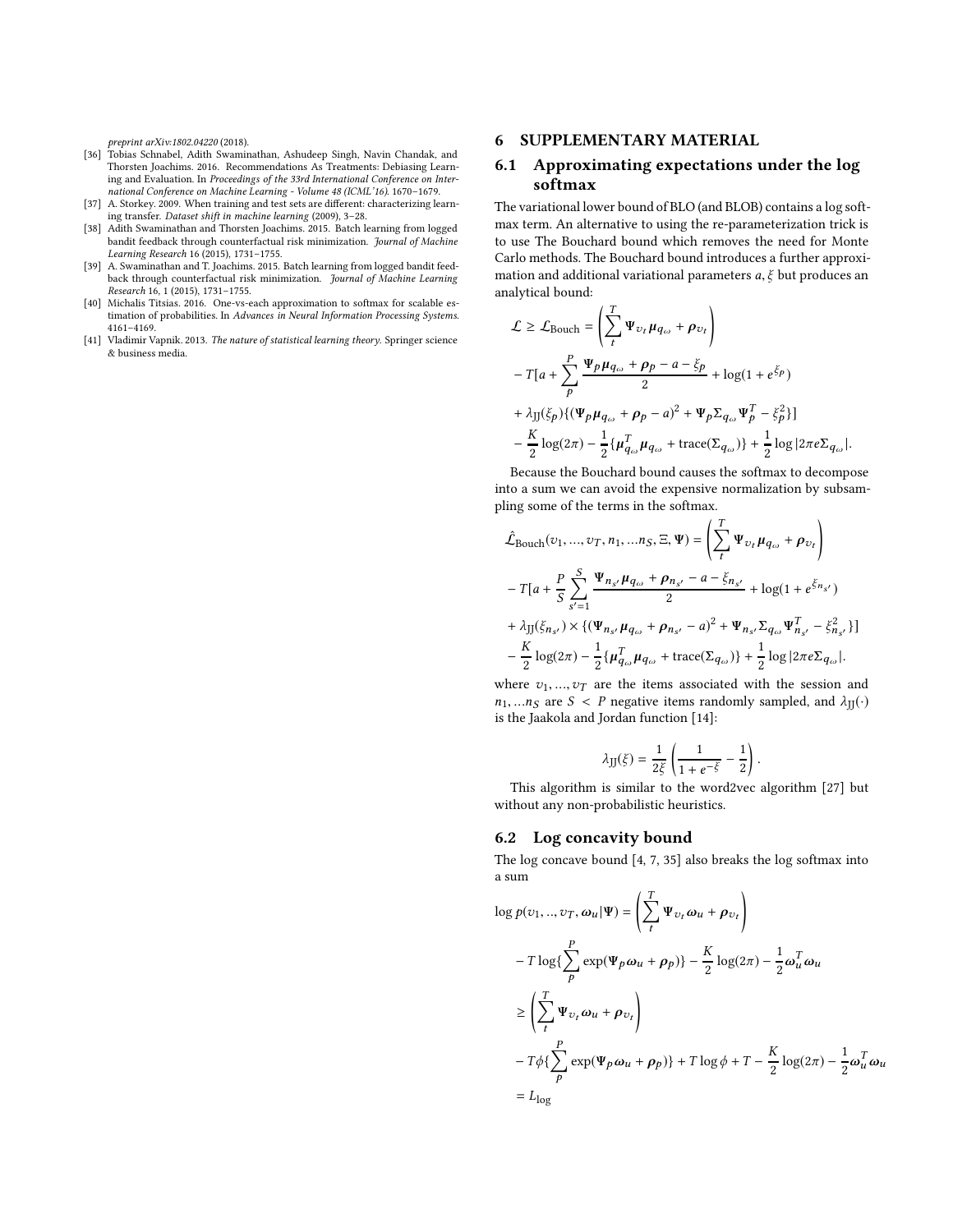$$
\mathcal{L}_{log} = E_{q(\omega)}[L_{log}] - \text{KL}(Q, P) = \left(\sum_{t}^{T} \Psi_{v_t} \mu_{q_{\omega}} + \rho_{v_t}\right)
$$

$$
-T\phi\left\{\sum_{p}^{P} \exp(\Psi_p \mu_{q_{\omega}} + \rho_p + \frac{1}{2} \Psi_p \Sigma_{q_{\omega}} \Psi_p^T)\right\} + \log \phi + 1
$$

$$
- \text{KL}(Q, P).
$$

A fast noisy version of the bound is:

$$
\hat{\mathcal{L}}_{log}(v_1,..,v_T, n_1, n_{S_{neg}}) = \left(\sum_t^T \Psi_{v_t} \mu_{q_\omega} + \rho_{v_t}\right) - \text{KL}(Q, P)
$$
\n
$$
-T \frac{P}{S_{neg}} \phi\left\{\sum_{s'}^{S_{neg}} \exp(\Psi_{n_{s'}} \mu_{q_\omega} + \rho_{n_{s'}} + \frac{1}{2} \Psi_{n_{s'}} \Sigma_{q_\omega} \Psi_{n_{s'}}^T)\right\} + T \log \phi + T
$$

Finally the one vs each bound [\[40\]](#page-9-5) also breaks the log softmax into a sum without introducing any variational parameter whatsoever.

We can also use a variational auoto-encoders for  $a, \xi$  in the case of the Bouchard bound and  $\phi$  in the case of the log concave bound to prevent variational parameters growing with the size of the dataset. This is similar to the augment and reduce approach [\[35\]](#page-8-29) but has no requirement to be in complete data exponential family form.

The computational impact of turning the log softmax into a sum computationally is driven by  $P$  and GPU size. If  $P$  is small compared to the GPU it may be preferable to avoid using any additional approximations and compute the full softmax using the reparameterization trick.

# 6.3 The EM Algorithm - an alternative to the VAE

6.3.1 Standard EM algorithm. If the parameters  $\Psi$ ,  $\rho$  are already known then the posterior over the user embedding  $\omega$  may be calculated by optimizing the lower bound using the following variational EM algorithm. The EM algorithm exploits the fact that the Bouchard bound is quadratic and conjugate to the Gaussian distribution. The algorithm here is the *dual* of the one presented in [\[7\]](#page-8-19) as we assume the embedding  $\Psi$  is fixed and  $\omega$  is updated where the algorithm they present does the opposite. The EM algorithm consists of cycling the following update equations:

$$
\Sigma_{q_{\omega}}^{-1} = I_k + 2T \sum_{p} \lambda_{JJ}(\xi_p) \Psi_p^T \Psi_p,
$$
\n
$$
\mu_{q_{\omega}} = \Sigma_{q_{\omega}} \left( (\sum_{t}^{T} \Psi_{\upsilon_{t}}^T) - T \left[ \sum_{p}^{P} \{ \frac{1}{2} + 2(\rho_p - a)\lambda_{JJ}(\xi_p) \} \Psi_p^T \right] \right),
$$
\n
$$
a = \frac{-1 + \frac{P}{2} + \sum_{p} 2\lambda_{JJ}(\xi_p) (\Psi_p \mu_{q_{\omega}} + \rho_p)}{2 \sum_{p} \lambda_{JJ}(\xi_p)},
$$

 $\xi_p = h(\Psi_p, \rho_p, a, \Sigma_{q_\omega}, \rho_q) = \sqrt{\Psi_p \Sigma_{q_\omega} \Psi_p^T + (\Psi_p \mu_{q_\omega} + \rho_p - a)^2}.$ 

6.3.2 Fast online EM algorithm. We further note that the EM algorithm is (with the exception of the a variational parameter) a fixed point update (of the natural parameters) that decomposes into a sum. The terms in the sum come from the softmax in the denominator. After substituting a co-ordinate descent update of a with a gradient descent step update, then the entire fixed point update becomes a sum:

$$
\begin{aligned} (\Sigma_{q_\omega}^{-1})^{\text{new}} &= I_k + 2 \sum_p \lambda_{JJ} (h(\Psi_p, \rho_p, a, \Sigma_{q_\omega}, \rho_q)) \Psi_p^T \Psi_p, \\ (\Sigma_{q_\omega}^{-1} \mu_{q_\omega})^{\text{new}} &= (\sum_t^T \Psi_{v_t}^T) \\ &- T \left[ \sum_p \{ \frac{1}{2} + 2(\rho_p - a) \lambda_{JJ} \{ h(\Psi_p, \rho_p, a, \Sigma_{q_\omega}, \rho_q) \} \} \Psi_p^T \right] \\ a^{\text{new}} &= a + \frac{-1 + \frac{p}{2}}{2} \\ &+ \sum_p \lambda_{JJ} \{ h(\Psi_p, \rho_p, a, \Sigma_{q_\omega}, \rho_q) \} \\ &\qquad \times (\Psi_p \mu_{q_\omega} + \rho_p) - a \lambda_{JJ} \{ h(\Psi_p, \rho_p, a, \Sigma_{q_\omega}, \rho_q) \} \end{aligned}
$$

That is the EM algorithm can be written:

$$
\left( (\Sigma_{q_\omega}^{-1})^{\mathrm{new}}, (\Sigma_{q_\omega}^{-1} \mu_{q_\omega})^{\mathrm{new}}, a^{\mathrm{new}} \right) = \sum_P^P g(\Psi_P, \rho_P, \Sigma_{q_\omega}^{-1}, \Sigma_{q_\omega}^{-1} \mu_{q_\omega}, a).
$$

As noted in [\[8](#page-8-30)] when an EM algorithm can be written as a fixed point update over a sum, then the Robbins Monro algorithm can be applied. Allowing updates of the form  $(p$  is chosen randomly):

$$
\begin{aligned} (\Sigma_{q_\omega}^{-1})^{(s)},&(\Sigma_{q_\omega}^{-1}\mu_{q_\omega})^{(s)},a^{(s)}\\ &= (1-\Delta_s)\left((\Sigma_{q_\omega}^{-1})^{(s-1)},(\Sigma_{q_\omega}^{-1}\mu_{q_\omega})^{(s-1)},a^{(s-1)}\right)\\ &+\Delta_s g(\Psi_p,\rho_p,(\Sigma_{q_\omega}^{-1})^{(s-1)},(\Sigma_{q_\omega}^{-1}\mu_{q_\omega})^{(s-1)},a^{(s-1)}). \end{aligned}
$$

where ∆ is a slowly decaying Robbins Monro sequence ([\[32\]](#page-8-31)) with  $\Delta_1 = 1$  (meaning no initial value of  $(\Sigma_{q_\omega}^{-1})^{(0)}, (\Sigma_{q_\omega}^{-1} \mu_{q_\omega})^{(0)}, a^{(0)})$  is needed. For large  $P$  this algorithm is many times faster than the generic EM algorithm. Note that (unusually) the Robbins Monro algorithm is applied to the softmax of a large categorical variable and not to individual records under a conditionally independent assumption.

There are other variational bounds that may be considered for this problem most notably the tilted bound [\[19\]](#page-8-32). For the tilted bound the known fixed point algorithms are not guaranteed to be stable and are not always stable in practice [\[29,](#page-8-33) [34](#page-8-34)] so extra methods such as line searches would need to be considered.the tilted bound also does not decompose into a sum. We do not further consider alternative bounds.

The computational cost of this algorithm depends on the number of products  $P$  linearly and the embedding size  $K$  cubicly, if  $P$ and  $K$  are modest it can take less than a second making it potentially deployable at prediction time. In practice we found the cost of large  $P$  might be prohibitive due to the sums over all  $P$  embeddings,